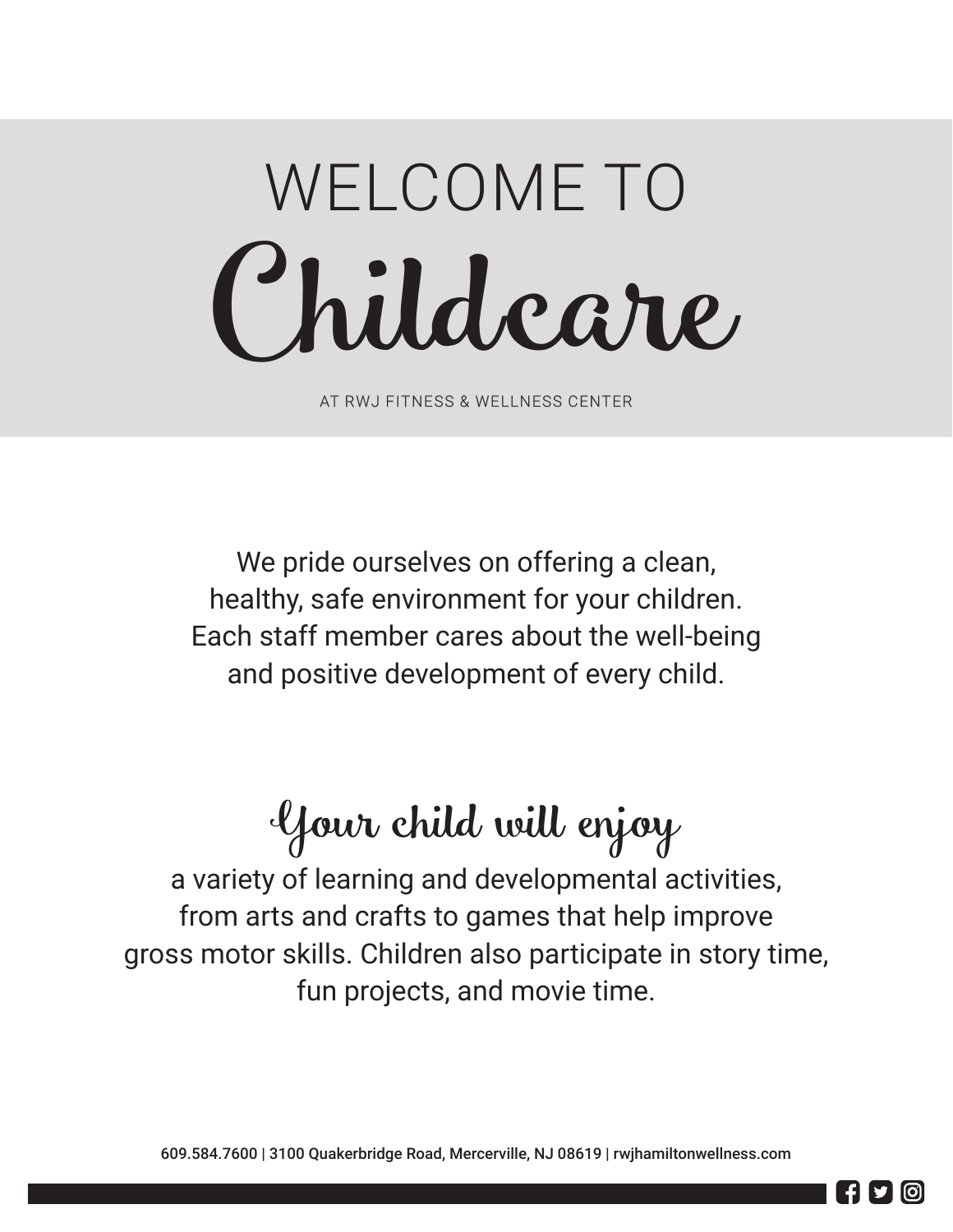



- Childcare is available for members' children while members are using the facility.
- Reservations will be required and can be made via the member portal, Empower M.E.
- The first two hours of Childcare is a complimentary service and included in membership. Non-members will be charged \$10.00 an hour for up to two hours maximum. This charge is per family.
- Children must be at least 3 months of age. Immunizations must be up to date.
- All children must be signed in upon arrival and signed out when leaving. Your child/children are only permitted to leave with the parent responsible for signing them in.
- In the event of an emergency during which you are unable to pick up your child, the name provided on the Childcare information sheet will be contacted immediately.
- Please provide any special supplies that your child may need during the time they spend with us.
- All age groups share the Childcare space. Older children are encouraged to bring reading materials, homework, card games, electronics, etc.
- Television time is limited. Children are encouraged to participate in other activities.
- Snacks of any kind are not permitted in Childcare due to life-threatening allergies and possible choking. Drinks are permitted; however, we ask that you only send water with your child. PLEASE LABEL ALL CUPS.
- SICK CHILDREN MUST BE KEPT AT HOME. This is for sanitary reasons to prevent other children and staff from illness.
- Children must maintain appropriate behavior at all times. If a child does not behave appropriately, Childcare privileges may be revoked at the sole discretion of management.
- The Childcare employees do not change diapers. If a child needs a diaper change, the parent who dropped them off will be asked to return to the room. A changing table is provided.
- If your child persistently cries for more than 10 minutes, you will be asked to return to the Childcare room. We ask for your cooperation and prompt response.
- Service is limited to two hours per visit. After two hours, a late fee of \$10.00 per hour will be assessed.
- Grandparents who are members are permitted to use the complimentary Childcare for their grandchildren while working out.
- Please complete the attached Childcare Information, Permission to Respond to Minors, Waiver, and Sick Policy forms.
- To offer the safest Childcare, please be aware that space may be limited.
- Children may only be dropped off at Childcare by parents, guardians, or grandparents.

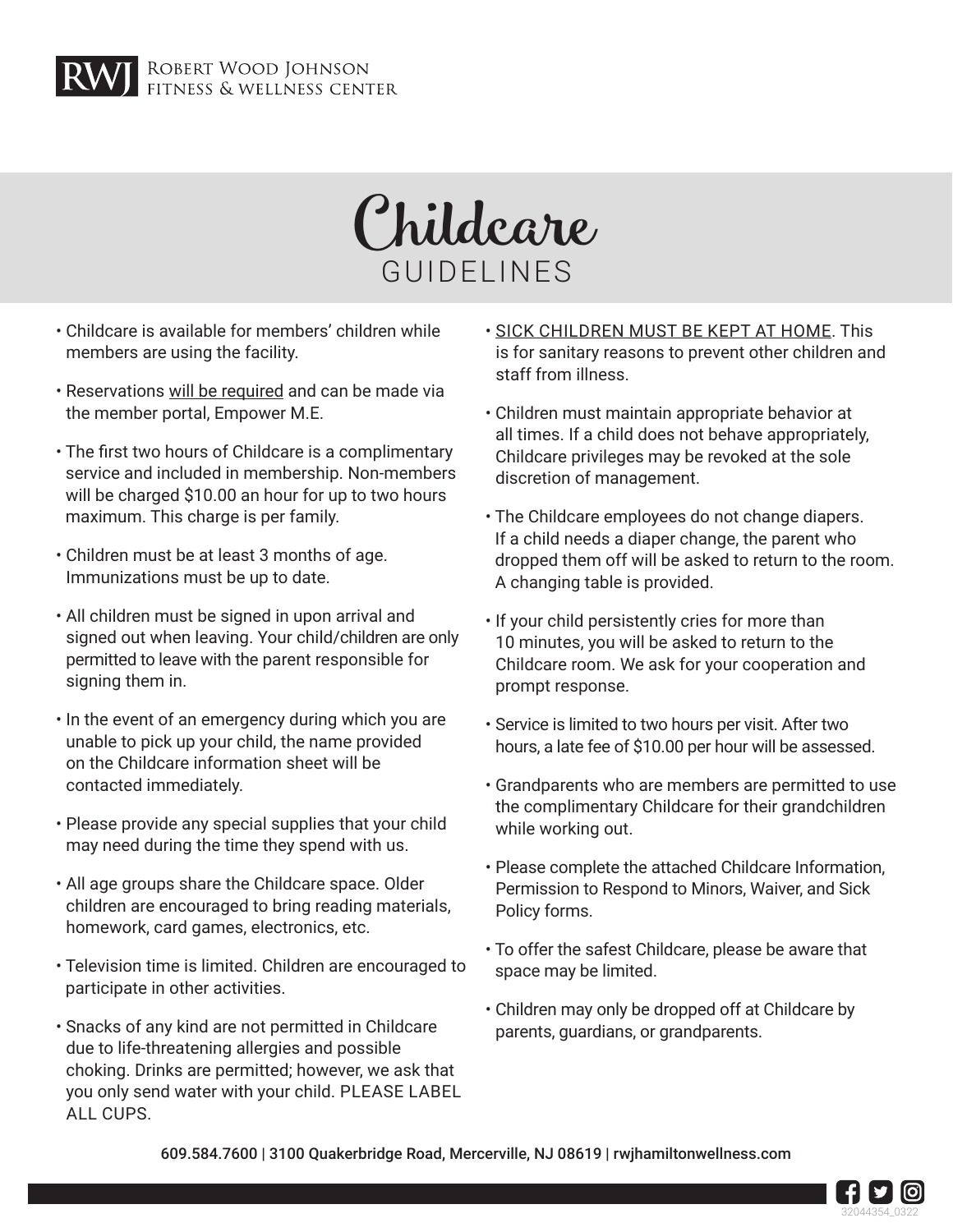

## Childcare HOURS OF OPERATION

| <b>By Appointment Only</b> |                                               |  |  |
|----------------------------|-----------------------------------------------|--|--|
| <b>MONDAY:</b>             | $8:30$ am $-12:30$ pm<br>$4:30$ pm $-8:30$ pm |  |  |
| <b>TUESDAY:</b>            | $8:30$ am $-12:30$ pm<br>$5:00$ pm $-8:00$ pm |  |  |
| <b>WEDNESDAY:</b>          | $8:30$ am $-12:30$ pm<br>$4:30$ pm $-8:30$ pm |  |  |
| <b>THURSDAY:</b>           | $8:30$ pm $-12:30$ am<br>5:00pm-8:00pm        |  |  |
| <b>FRIDAY:</b>             | <b>CLOSED</b>                                 |  |  |
| <b>SATURDAY</b>            | $8:00$ am $-1:00$ pm                          |  |  |
| <b>SUNDAY:</b>             | 8:00am-12:00pm                                |  |  |

*HOURS ARE SUBJECT TO CHANGE BASED ON USAGE.*

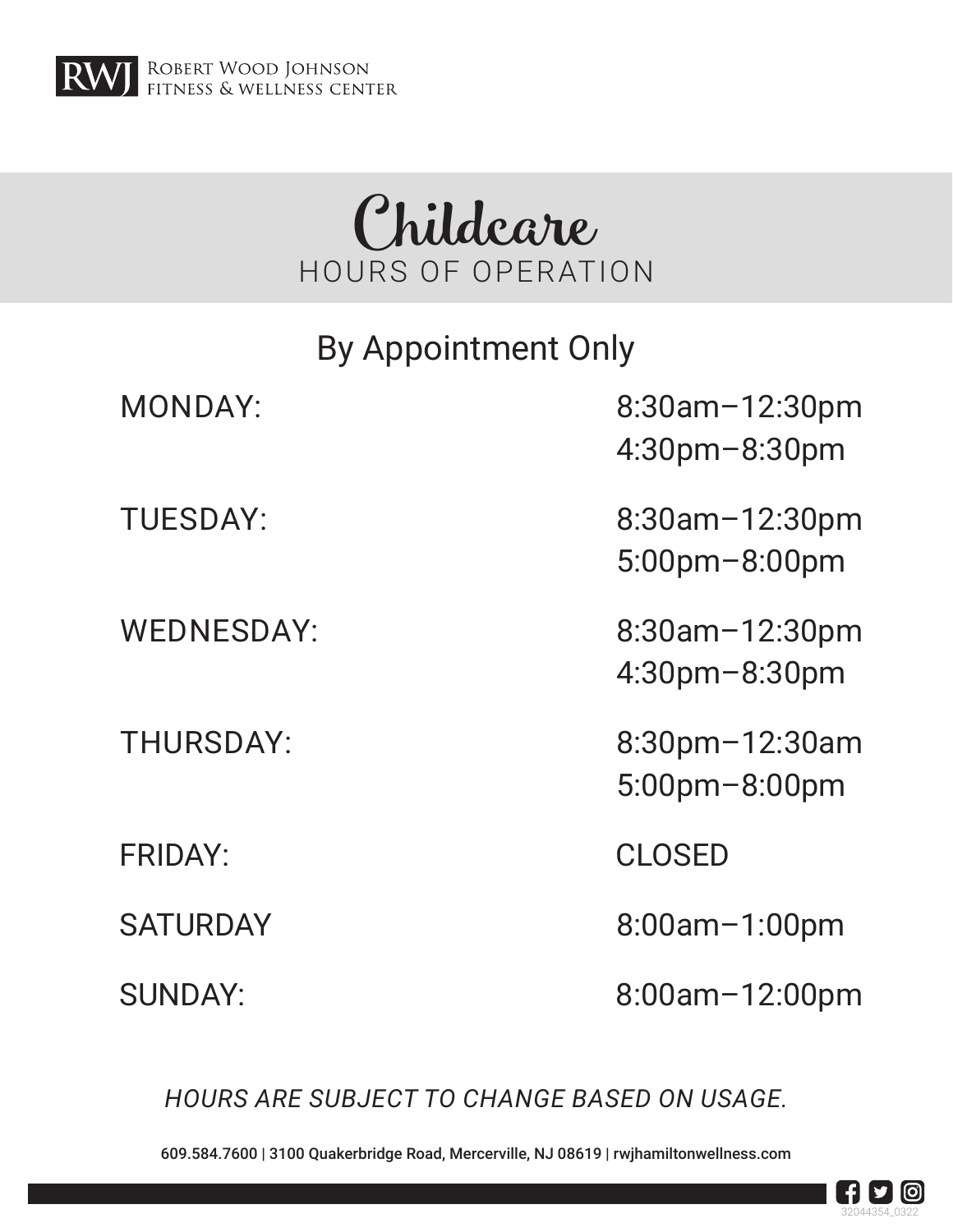



| Parent or Guardian Name(s) (Please list all that apply):<br>and the control of the control of the control of the control of the control of the control of the control of the                                                         |  |                                                                         |  |  |  |  |  |
|--------------------------------------------------------------------------------------------------------------------------------------------------------------------------------------------------------------------------------------|--|-------------------------------------------------------------------------|--|--|--|--|--|
|                                                                                                                                                                                                                                      |  |                                                                         |  |  |  |  |  |
| Email: <u>Alexander Alexander Alexander Alexander Alexander Alexander Alexander Alexander Alexander Alexander Alexander Alexander Alexander Alexander Alexander Alexander Alexander Alexander Alexander Alexander Alexander Alex</u> |  |                                                                         |  |  |  |  |  |
| <b>CHILD/CHILDREN:</b>                                                                                                                                                                                                               |  |                                                                         |  |  |  |  |  |
| Name:<br><u> 1989 - Johann John Stone, market fan it ferstjer fan de fan it ferstjer fan it ferstjer fan it ferstjer fan i</u>                                                                                                       |  |                                                                         |  |  |  |  |  |
| Name:<br><u> 1989 - Johann Barbara, martxa alemaniar amerikan personal (h. 1989).</u>                                                                                                                                                |  | DOB: $\sqrt{2}$                                                         |  |  |  |  |  |
| Name:<br><u> 1989 - Johann Stoff, deutscher Stoff, der Stoff, der Stoff, der Stoff, der Stoff, der Stoff, der Stoff, der S</u>                                                                                                       |  |                                                                         |  |  |  |  |  |
| Name:<br><u> 1989 - Johann Barn, fransk politik (f. 1989)</u>                                                                                                                                                                        |  | DOB: $\frac{1}{2}$                                                      |  |  |  |  |  |
|                                                                                                                                                                                                                                      |  |                                                                         |  |  |  |  |  |
| <b>EMERGENCY CONTACT</b> (Someone other than yourself):<br><u> 1989 - Johann Barbara, martxa alemaniar a</u><br>Name:                                                                                                                |  | Phone $\#$ :                                                            |  |  |  |  |  |
|                                                                                                                                                                                                                                      |  |                                                                         |  |  |  |  |  |
|                                                                                                                                                                                                                                      |  |                                                                         |  |  |  |  |  |
|                                                                                                                                                                                                                                      |  |                                                                         |  |  |  |  |  |
| DOES YOUR CHILD HAVE ANY HEALTH CONDITIONS OR ALLERGIES<br>THAT THE CHILDCARE STAFF SHOULD BE AWARE OF?                                                                                                                              |  |                                                                         |  |  |  |  |  |
| NO FOOD IS PERMITTED IN THE CHILDCARE FACILITY. THANK YOU FOR YOUR COOPERATION.                                                                                                                                                      |  |                                                                         |  |  |  |  |  |
| <b>Parent or Guardian Signature:</b>                                                                                                                                                                                                 |  |                                                                         |  |  |  |  |  |
| <b>Received by F&amp;W Staff:</b>                                                                                                                                                                                                    |  | Date: $\frac{1}{2}$ / $\frac{1}{2}$ / $\frac{1}{2}$<br>Date: $\sqrt{2}$ |  |  |  |  |  |
| <u> 1980 - Johann Barn, marwolaethau a bhann an t-Alban an t-Alban an t-Alban an t-Alban an t-Alban an t-Alban a</u>                                                                                                                 |  |                                                                         |  |  |  |  |  |
| 609.584.7600   3100 Quakerbridge Road, Mercerville, NJ 08619   rwjhamiltonwellness.com                                                                                                                                               |  |                                                                         |  |  |  |  |  |

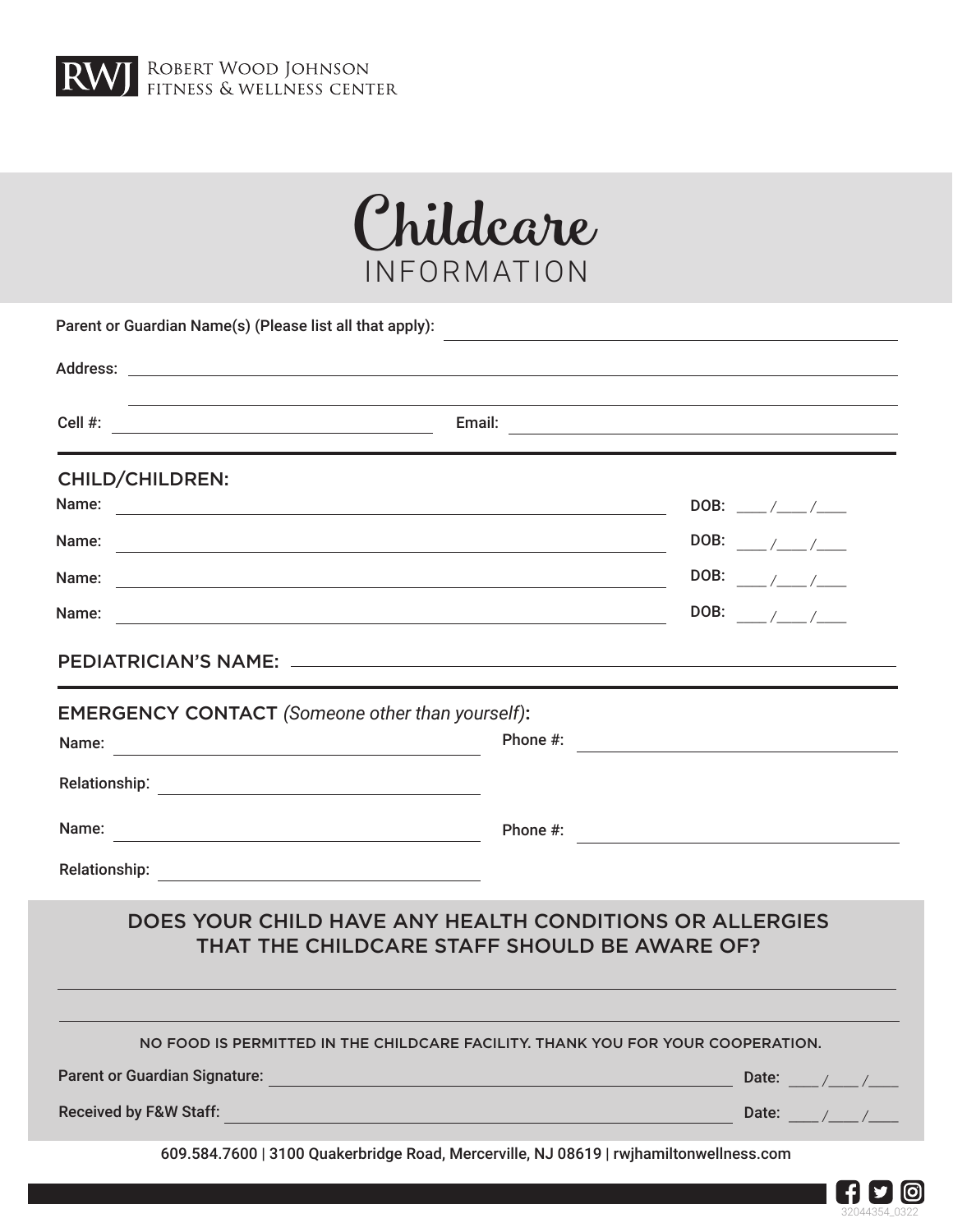

## Childcare GENERAL WAIVERS

### WAIVER

The undersigned parent/guardian on behalf of \_\_\_\_\_\_\_\_\_\_\_\_\_\_\_\_\_\_\_\_\_\_ ("child") agrees that engaging in any program, including Childcare at RWJ Fitness & Wellness Center, shall be taken at the sole risk of the parent and child, including all consequential and incidental damages. The parent and child, for themselves and on behalf of their executors, administrators, heirs, and assigns, does hereby expressly release, discharge, waive, relinquish, and covenants not to sue RWJ Fitness & Wellness Center (including its officers, agents, employees, and instructors) for all such claims, demands, injuries, damages, or causes of action, with respect to any RWJ Fitness & Wellness Center program. The undersigned parent declares that their child is physically fit and able to participate in Childcare. The undersigned parent declares on behalf of their child that the child participates at their own risk.

Signature of Parent or Guardian:  $\frac{1}{2}$  Date:  $\frac{1}{2}$  Date:  $\frac{1}{2}$  Date:  $\frac{1}{2}$ 

Print Name of Parent or Guardian:

Additional Children:

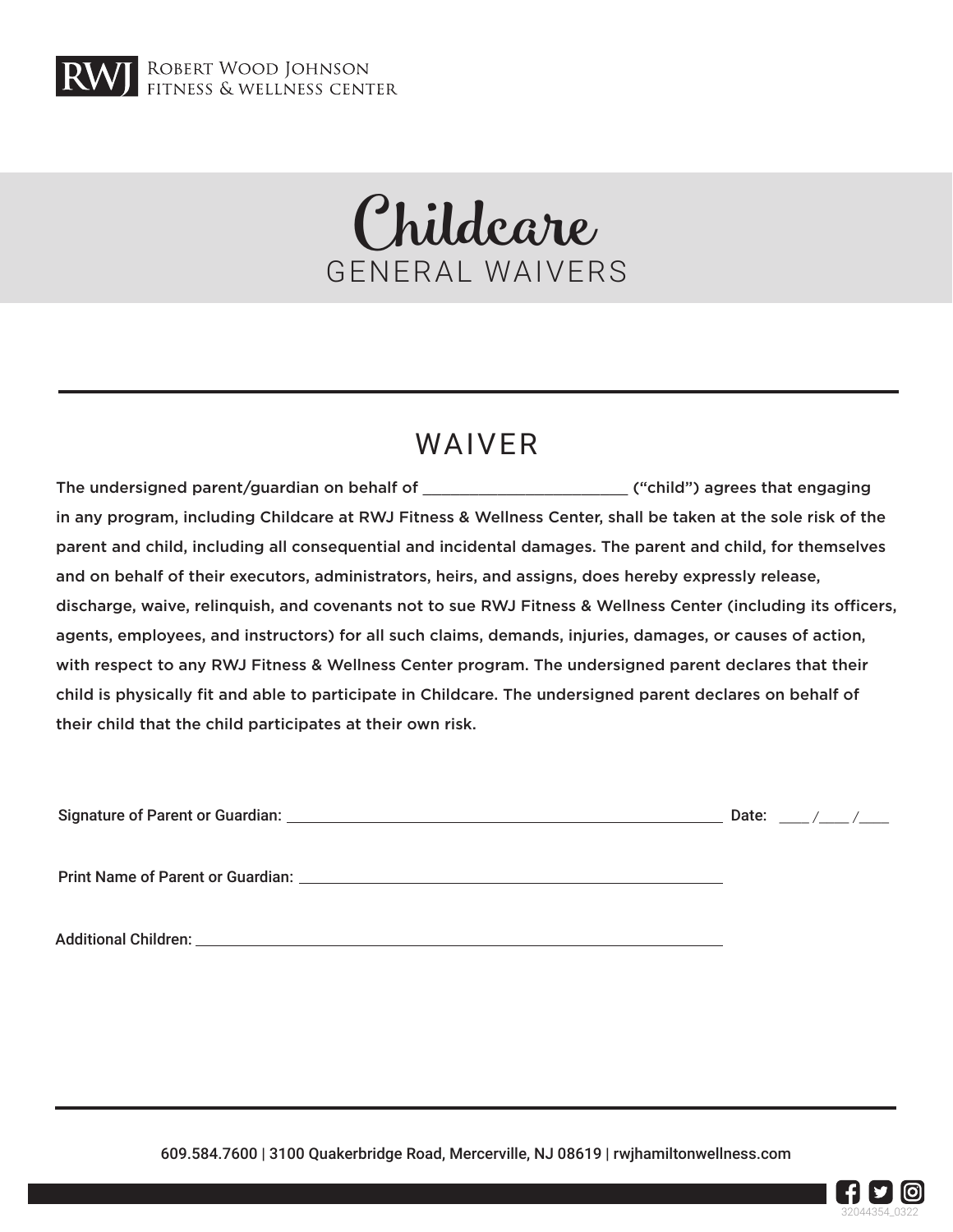

 $\sqrt{ }$ 

**RWJ** ROBERT WOOD JOHNSON



#### **PERMISSION TO RESPOND TO MINORS FORM**

| In case of an emergency or incident, I (parent's name) _________________________                         | give permission to the staff                       |  |  |  |  |
|----------------------------------------------------------------------------------------------------------|----------------------------------------------------|--|--|--|--|
| of RWJ Fitness & Wellness Center to evaluate, respond to, and notify Emergency Medical Services (EMS) if |                                                    |  |  |  |  |
| needed for (child's name) ___                                                                            | until such time as a parent can be notified and/or |  |  |  |  |
| arrive at minor's side.                                                                                  |                                                    |  |  |  |  |

| Any Food Allergies: Yes/No |  |
|----------------------------|--|
|                            |  |
|                            |  |
|                            |  |
|                            |  |
|                            |  |
|                            |  |
|                            |  |
|                            |  |